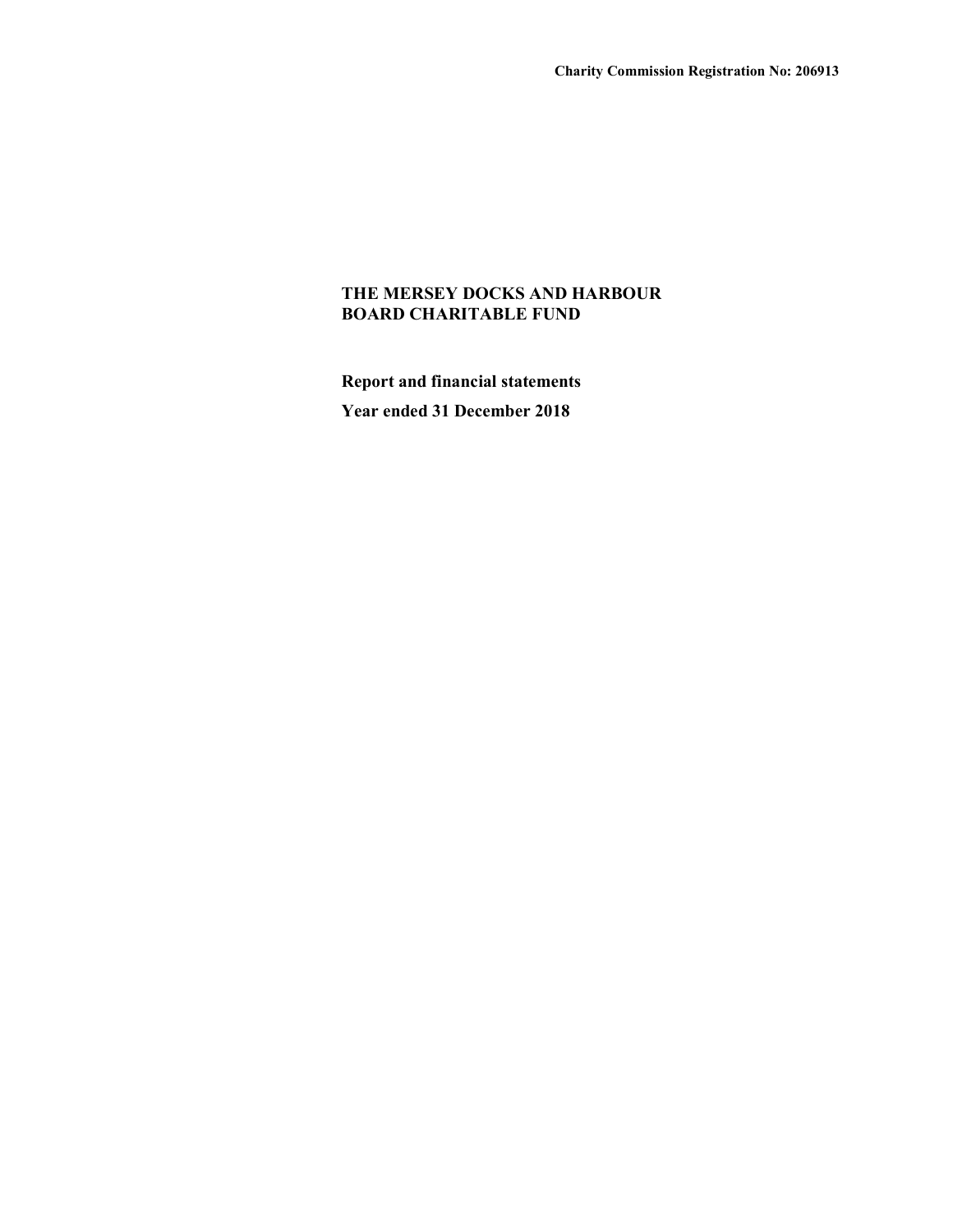## REPORT AND FINANCIAL STATEMENTS

| <b>CONTENTS</b>                               | Page           |
|-----------------------------------------------|----------------|
| <b>Trustees and professional advisers</b>     | 1              |
| Trustees' report                              | $\overline{2}$ |
| Independent examiner's report to the trustees | 5              |
| <b>Statement of financial activities</b>      | 6              |
| <b>Balance sheet</b>                          | $\overline{7}$ |
| Notes to the financial statements             | 8              |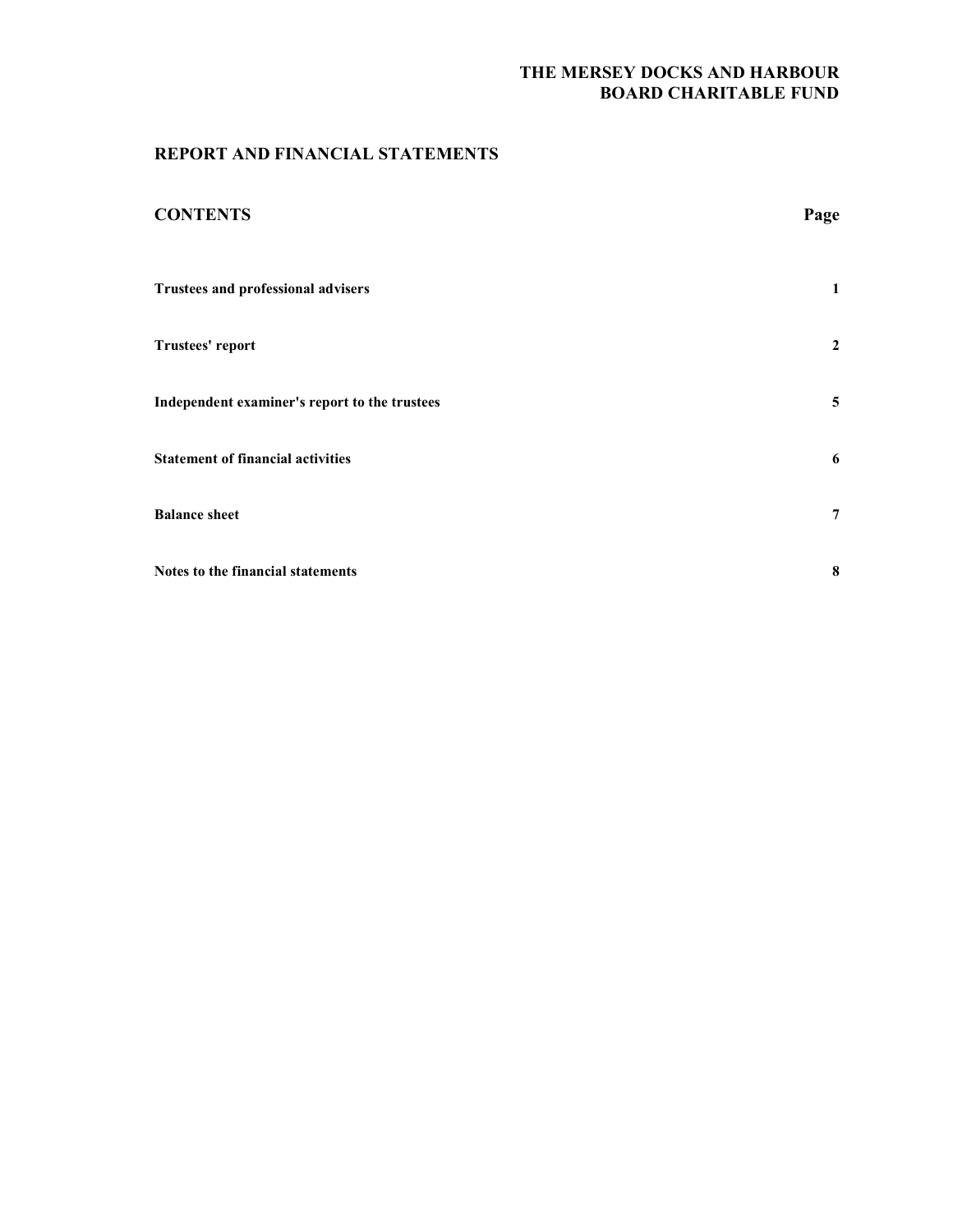## OFFICERS AND PROFESSIONAL ADVISERS

### GOVERNING DOCUMENTS

The Liverpool Dock Acts of 1811, 1825 and 1830 The Mersey Docks and Harbour Act 1857 The Mersey Dock Acts Consolidation Act 1858

## **TRUSTEES**

I G L Charnock M Whitworth

#### **SECRETARY**

C R Marrison Gill

## PRINCIPAL OFFICE

Maritime Centre Port of Liverpool L21 1LA

## BANKERS

Royal Bank of Scotland PLC National Westminster Bank PLC 22 Castle Street Liverpool  $L2$   $0\overline{U}P$ 

## INDEPENDENT EXAMINER

Deloitte LLP Horton House Exchange Street East Liverpool  $L2$  3 $\overline{P}G$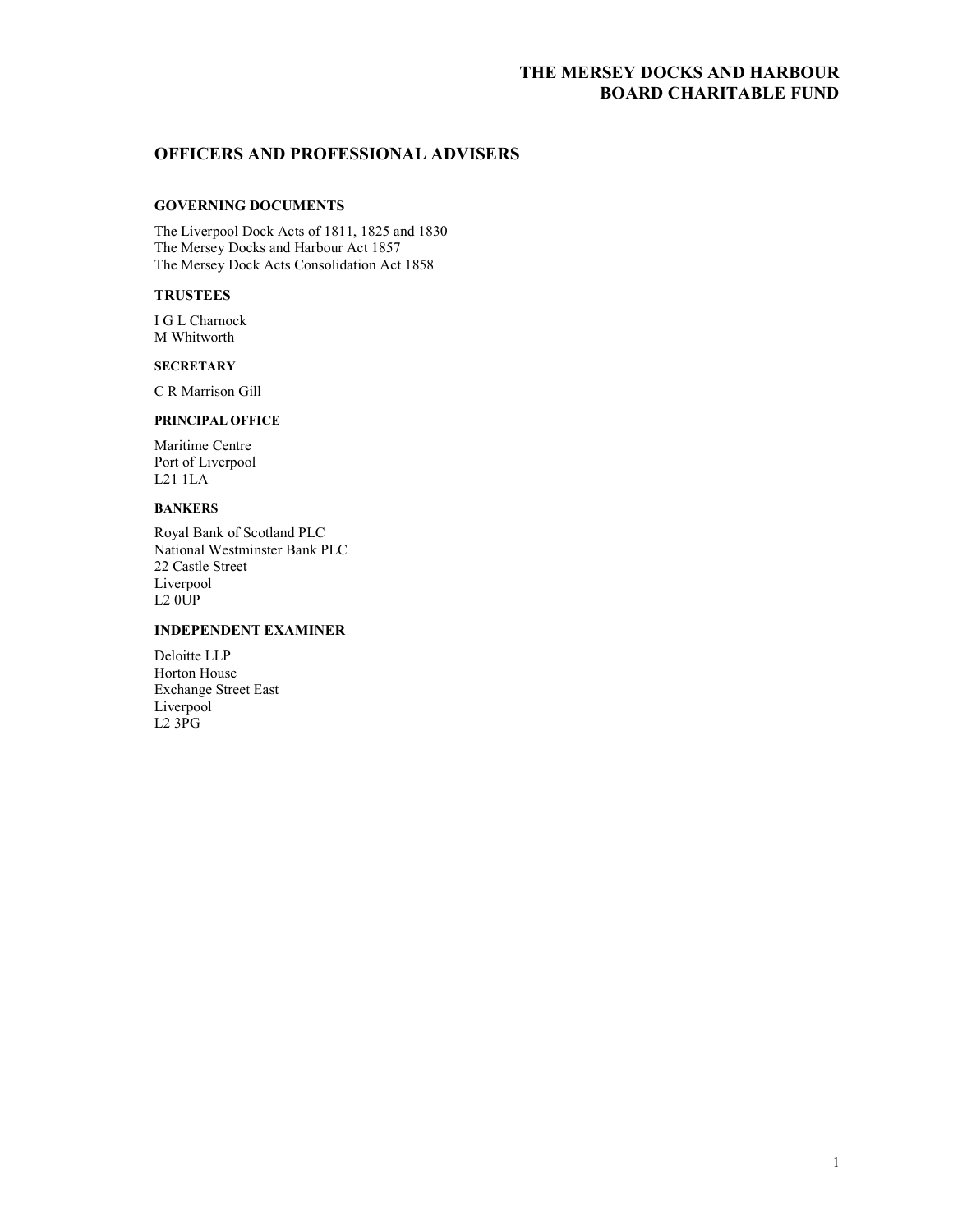## TRUSTEES' REPORT

The Trustees present their report along with the financial statements and independent examiner's report of the charity for the year ended 31 December 2018. The financial statements have been prepared in accordance with the accounting policies set out on pages 8 and 9 and comply with the charity's governing document and applicable law.

### **CONSTITUTION**

The Mersey Docks and Harbour Board Charitable Fund ("the Charitable Fund") is a registered charity (number 206913) and is regulated by its governing documents which are as follows:

The Liverpool Docks Act of 1811, 1825 and 1830; The Mersey Docks and Harbour Act 1857; and The Mersey Dock Acts Consolidated Act 1858.

Investment powers are limited to those available under charity legislation.

### TRUSTEES

The Trustees during the year ended 31 December 2018, all of whom were also directors of the Board of The Mersey Docks and Harbour Company Limited and, unless otherwise stated, were Trustees for the whole year ended 31 December 2018 and thereafter, were are as follows:

I G L Charnock G E Hodgson (Resigned 26 September 2018) M Whitworth

The Trustees have general control and management of the administration of the Charitable Fund. The Board of directors of The Mersey Docks and Harbour Company Limited appoint the Trustees in accordance with the governing documents of the charity. The Trustees meet at regular intervals through the year.

### OBJECTIVES AND ACTIVITIES

The Charitable Fund was registered with the Charity Commission in 1963 with the following objects:

- The reward of persons assisting in the preservation of the life of the crew of any ship wrecked in the port of Liverpool or in the preservation of the ship or cargo or in preserving or endeavouring to preserve persons from drowning;
- The relief of sick, disabled or superannuated men in the dock service or the families of such men who were killed in service; and
- The benefit of charitable institutions in the town or port of Liverpool.

The Charitable Fund undertakes no fundraising or charitable activities on its own directly but its activities are the provision of support via donations to charitable organisations which fall within its objects.

In carrying out its objectives and activities the Trustees of the Charitable Fund have given careful consideration to the Charity Commission's general guidance on public benefit. When considering each application for support, the Trustees evaluate the cause to ensure that the cause demonstrates that it is for the public benefit.

### PROCEDURES AND POLICY FOR GRANT MAKING

The Charitable Fund makes grants payable in furtherance of the charity's objects for the public benefit and the benefit of local charitable institutions.

### FINANCIAL REVIEW

The results for the year ended 31 December 2018 are set out in the statement of financial activities on page 6. This shows net income for the year of £10,657 (2017: £3,589). The closing net asset position has increased from £4,922 at 31 December 2017 to £15,579 at 31 December 2018. The year end position is shown in the balance sheet on page 7.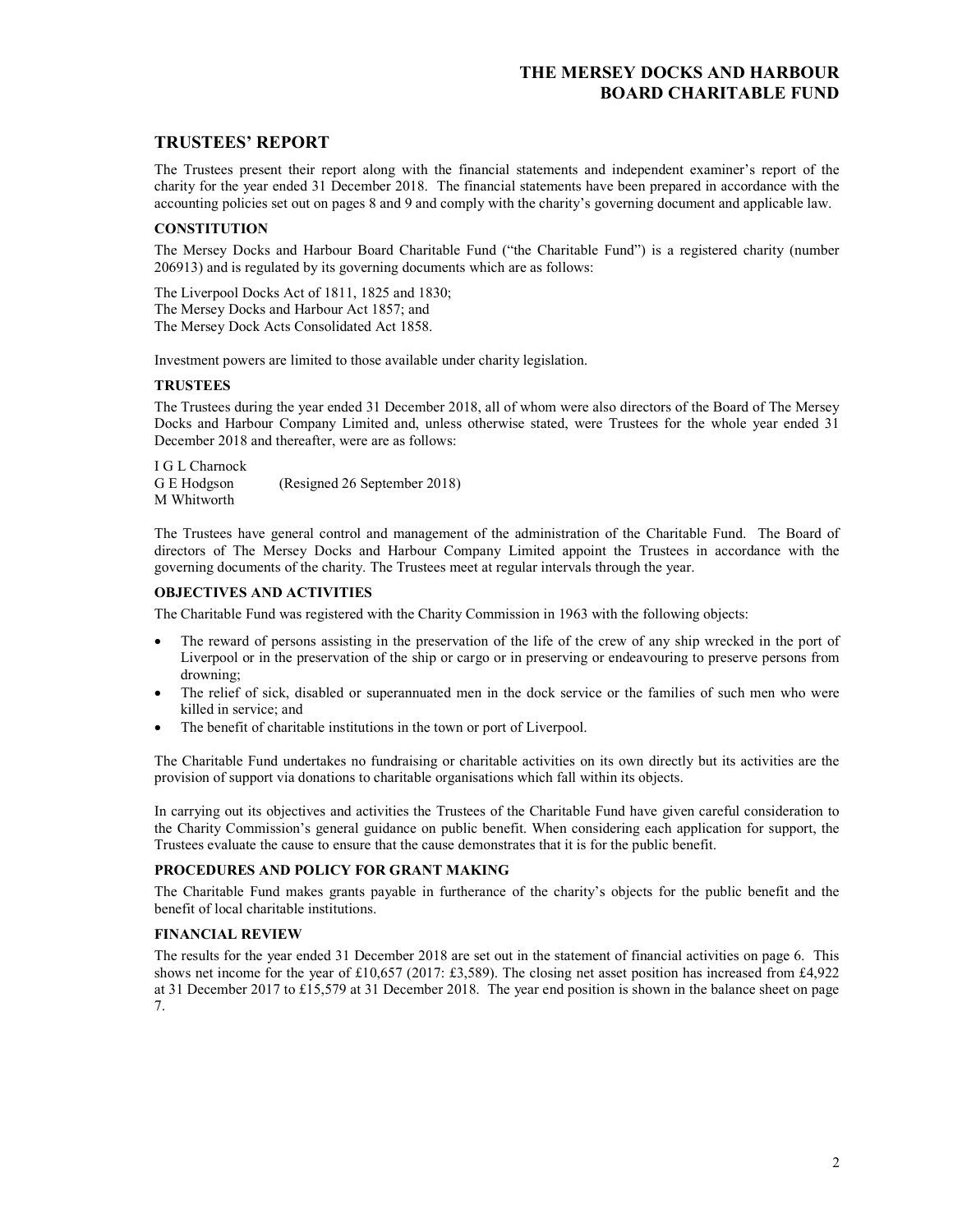## TRUSTEES' REPORT (CONTINUED)

### FINANCIAL REVIEW (CONTINUED)

The Charitable Fund has continued to meet its objectives. The Charitable Fund was assisted in making donations due to a contribution to the Charitable Fund from The Mersey Docks and Harbour Company Limited. The Trustees will endeavour to maintain, and if possible increase, the level of donations to deserving causes.

### ACHIEVEMENTS AND PERFORMANCE

During the year the charity has made awards amounting to £18,900 (2017: £31,900). The Trustees continue to consider many applications for support and are looking at opportunities to increase the level of donations payable to deserving causes in the future.

### RISK MANAGEMENT

The major risks to which the charity is exposed, as identified by the Trustees, have been reviewed and systems have been established to mitigate those risks. In particular, the Trustees of the Charitable Fund have identified that there is a risk that inappropriate applications may be made and that the monies donated may not be utilised for the purposes notified to the Trustees in an application. Where an organisation submitting an application to the Charitable Fund is unfamiliar to the Trustees or the purposes of the application are not made known, further enquiries are made and, where applicable, meetings are arranged to discuss the application and the purposes for which the monies will be utilised.

### **RESERVES**

The Charitable Fund has no designated funds. The Mersey Docks and Harbour Company Limited donations fund the majority of charitable donations. The Trustees aim to keep reserves at a minimum, subject to the levels of requests received and donations made during the year. The donations made by the Mersey Docks and Harbour Company Limited are free from any restriction.

### PLANS FOR THE FUTURE

The Trustees intend to continue providing awards in a similar way to the recent past, continuing the emphasis on charities operating in Merseyside.

### GOING CONCERN

After making enquiries, the Trustees have a reasonable expectation that the charity has adequate resources to continue in operational existence for the foreseeable future. Thus, they continue to adopt the going concern basis of accounting in preparing the annual financial statements. Further details regarding the adoption of the going concern basis can be found in the accounting policies in note 1 to the financial statements.

### RESERVES POLICY

The Charitable Fund makes awards to the extent that it has available income and reserves. Income is predominantly voluntary contributions from The Mersey Docks and Harbour Company Limited. As such, the Trustees have regard to the available reserves when making awards and incurring costs, but do not have a formal policy in respect of reserves.

### TRUSTEES' RESPONSIBILITIES IN RELATION TO THE FINANCIAL STATEMENTS

The trustees are responsible for preparing the trustees' report and the financial statements in accordance with applicable law and United Kingdom Accounting Standards (United Kingdom Generally Accepted Accounting Practice).

The law applicable to charities in England & Wales requires the trustees to prepare financial statements for each financial year which give a true and fair view of the state of affairs of the charity and of the incoming resources and application of resources of the charity for that period. In preparing these financial statements, the trustees are required to:

- select suitable accounting policies and then apply them consistently;
- observe the methods and principles in the Charities SORP;
- make judgments and estimates that are reasonable and prudent;
- state whether applicable accounting standards have been followed; and
- prepare the financial statements on the going concern basis unless it is inappropriate to presume that the charity will continue in business.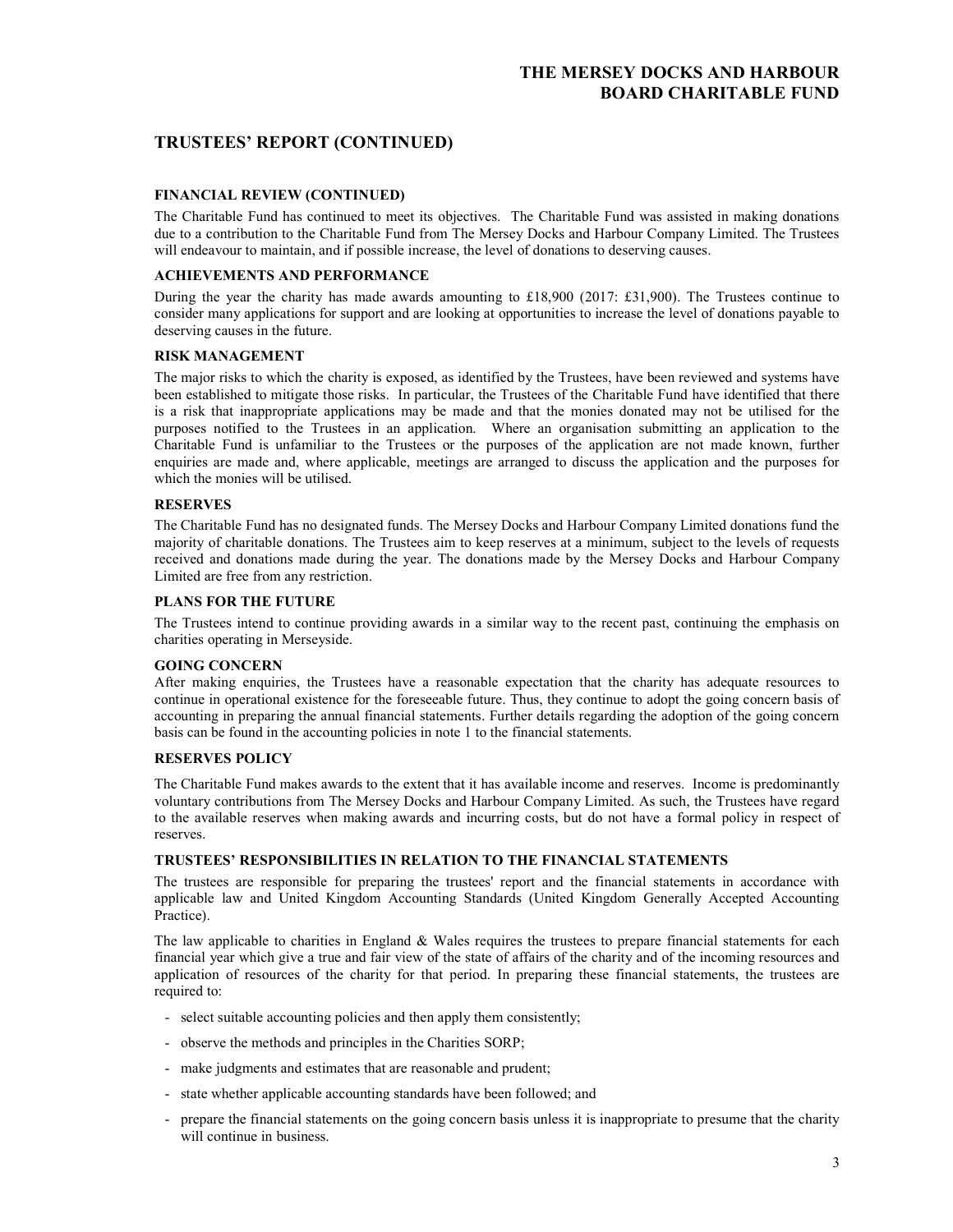## TRUSTEES' REPORT (CONTINUED)

## TRUSTEES' RESPONSIBILITIES IN RELATION TO THE FINANCIAL STATEMENTS (CONTINUED)

The trustees are responsible for keeping proper accounting records that disclose with reasonable accuracy at any time the financial position of the charity and enable them to ensure that the financial statements comply with the Charities Act 2011, the Charity (Accounts and Reports) Regulations 2008 and the provisions of the governing documents. They are also responsible for safeguarding the assets of the charity and hence for taking reasonable steps for the prevention and detection of fraud and other irregularities.

Approved by the Trustees and signed on their behalf by:

 $\downarrow$ aram

I G L Charnock 28 August 2019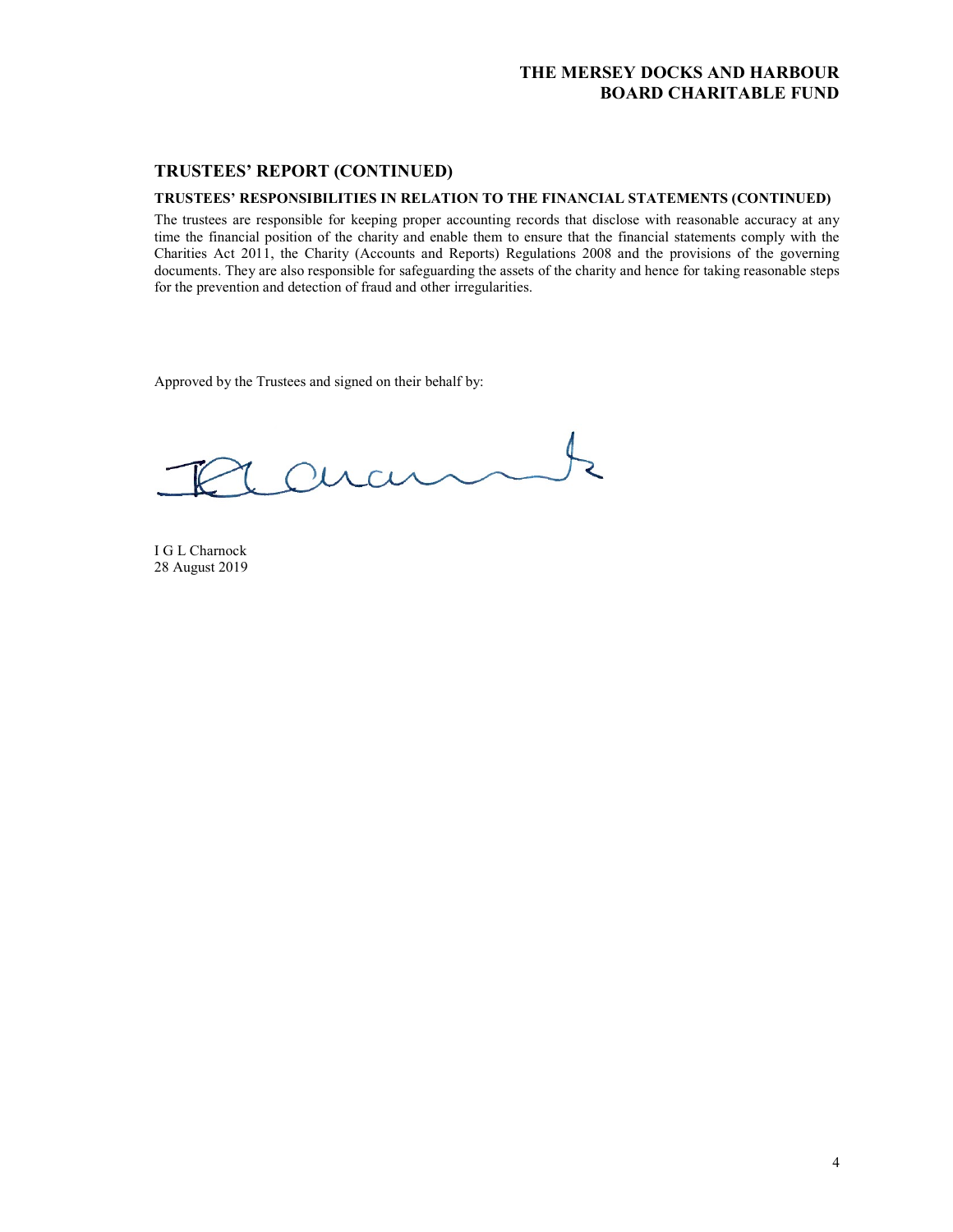# INDEPENDENT EXAMINER'S REPORT TO THE TRUSTEES OF THE MERSEY DOCKS AND HARBOUR BOARD CHARITABLE FUND

I report to the trustees on my examination of the accounts of Mersey Docks and Harbour Board Charitable Fund ("the Charity") for the year ended 31 December 2018 which comprise the statement of financial activities, the balance sheet and the related notes 1 to 11.

This report is made solely to the charity's trustees, as a body, in accordance with section 145 of the Charities Act 2011 and regulations made under section 154 of that Act. My work has been undertaken so that I might state to the charity's trustees those matters I am required to state to them in an independent examiner's report and for no other purpose. To the fullest extent permitted by law, I do not accept or assume responsibility to anyone other than the charity and the charity's trustees as a body, for my work, for this report, or for the opinions I have formed.

#### Responsibilities and basis of report

As the charity's trustees you are responsible for the preparation of the accounts in accordance with the requirements of the Charities Act 2011 ("the 2011 Act"). You are satisfied that your charity is not required by charity law to be audited and have chosen instead to have an independent examination.

I report in respect of my examination of your charity's accounts as carried out under section 145 of the 2011 Act. In carrying out my examination I have followed the applicable Directions given by the Charity Commission under section  $145(5)(b)$  of the 2011 Act.

#### Independent examiner's statement

I have completed my examination. I confirm that no material matters have come to my attention in connection with the examination giving me cause to believe that in any material respect:

- accounting records were not kept in respect of the Trust as required by section 130 of the 2011 Act; or
- the accounts do not accord with those records; or
- the accounts do not comply with the applicable requirements concerning the form and content of accounts set out in the Charities (Accounts and Reports) Regulations 2008 other than any requirement that the accounts give a 'true and fair view' which is not a matter considered as part of an independent examination.

I have no concerns and have come across no other matters in connection with the examination to which attention should be drawn in this report in order to enable a proper understanding of the accounts to be reached.

Sarah Anderson

Sarah Anderson FCCA for and on behalf of Deloitte LLP Liverpool, United Kingdom 28 August 2019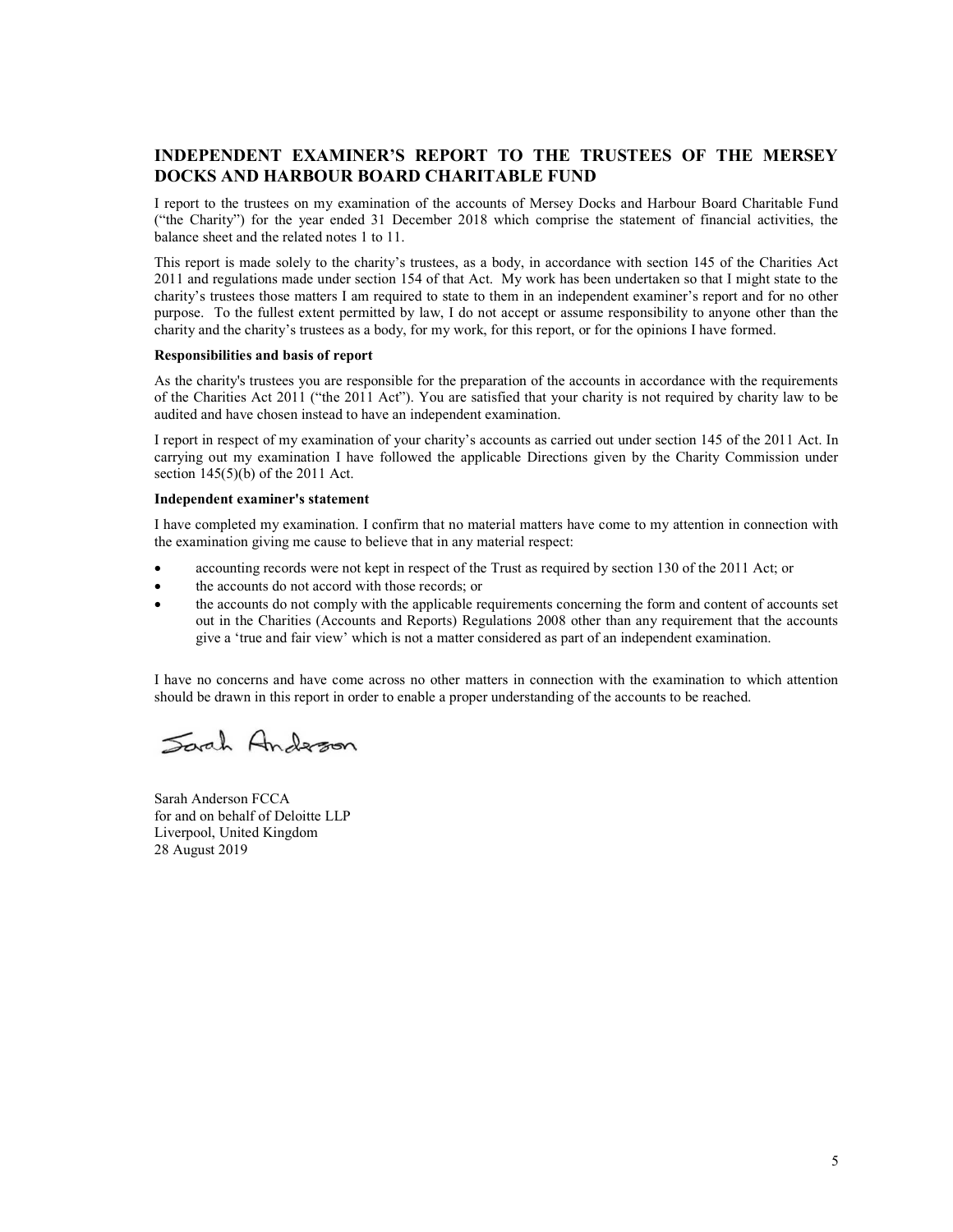# STATEMENT OF FINANCIAL ACTIVITIES Year ended 31 December 2018

|                                             |             | <b>Unrestricted</b><br>funds<br>2018 | <b>Unrestricted</b><br>funds<br>2017 |
|---------------------------------------------|-------------|--------------------------------------|--------------------------------------|
|                                             | <b>Note</b> | £                                    | £                                    |
| <b>INCOME</b>                               |             |                                      |                                      |
| Donations                                   | 4           | 29,500                               | 35,500                               |
| Investments                                 | 5           | 59                                   | 24                                   |
| <b>TOTAL INCOME</b>                         |             | 29,559                               | 35,524                               |
| <b>EXPENDITURE ON CHARITABLE ACTIVITIES</b> | 6           | (18,902)                             | (31, 935)                            |
| <b>NET INCOME</b>                           |             | 10,657                               | 3,589                                |
| <b>NET INCREASE IN FUNDS</b>                |             | 10,657                               | 3,589                                |
| Total funds brought forward at 1 January    |             | 4,922                                | 1,333                                |
| Total funds carried forward at 31 December  |             | 15,579                               | 4,922                                |

All activities derive from continuing operations.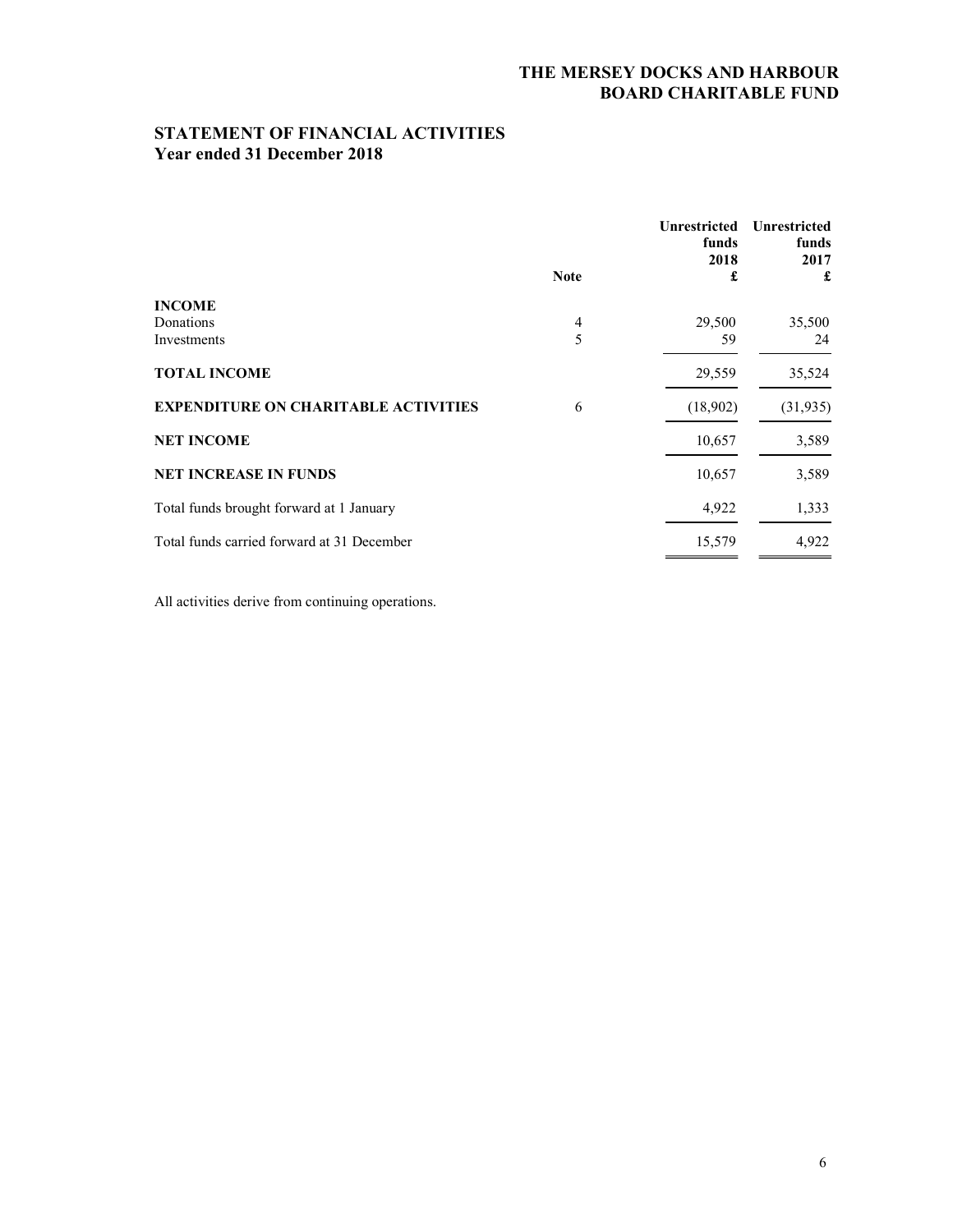## BALANCE SHEET As at 31 December 2018

| <b>CURRENT ASSETS</b>                                 | <b>Note</b> | 2018<br>£ | 2017<br>£ |
|-------------------------------------------------------|-------------|-----------|-----------|
| <b>Debtors</b>                                        | 9           |           | 5,500     |
| Cash at bank and in hand                              |             | 21,079    | 4,922     |
|                                                       |             | 21,079    | 10,422    |
| <b>CREDITORS: amounts falling due within one year</b> | 10          | (5,500)   | (5,500)   |
| <b>NET CURRENT ASSETS BEING NET ASSETS</b>            |             | 15,579    | 4.922     |
| <b>FUNDS</b><br>Unrestricted funds                    |             | 15,579    | 4.922     |

The financial statements of The Mersey Docks and Harbour Board Charitable Fund, charity number 206913, were approved and authorised for issue by the Trustees on 28 August 2019.

Signed on behalf of the Trustees.

cuant  $\overline{\mathbf{z}}$ 

I G L Charnock Trustee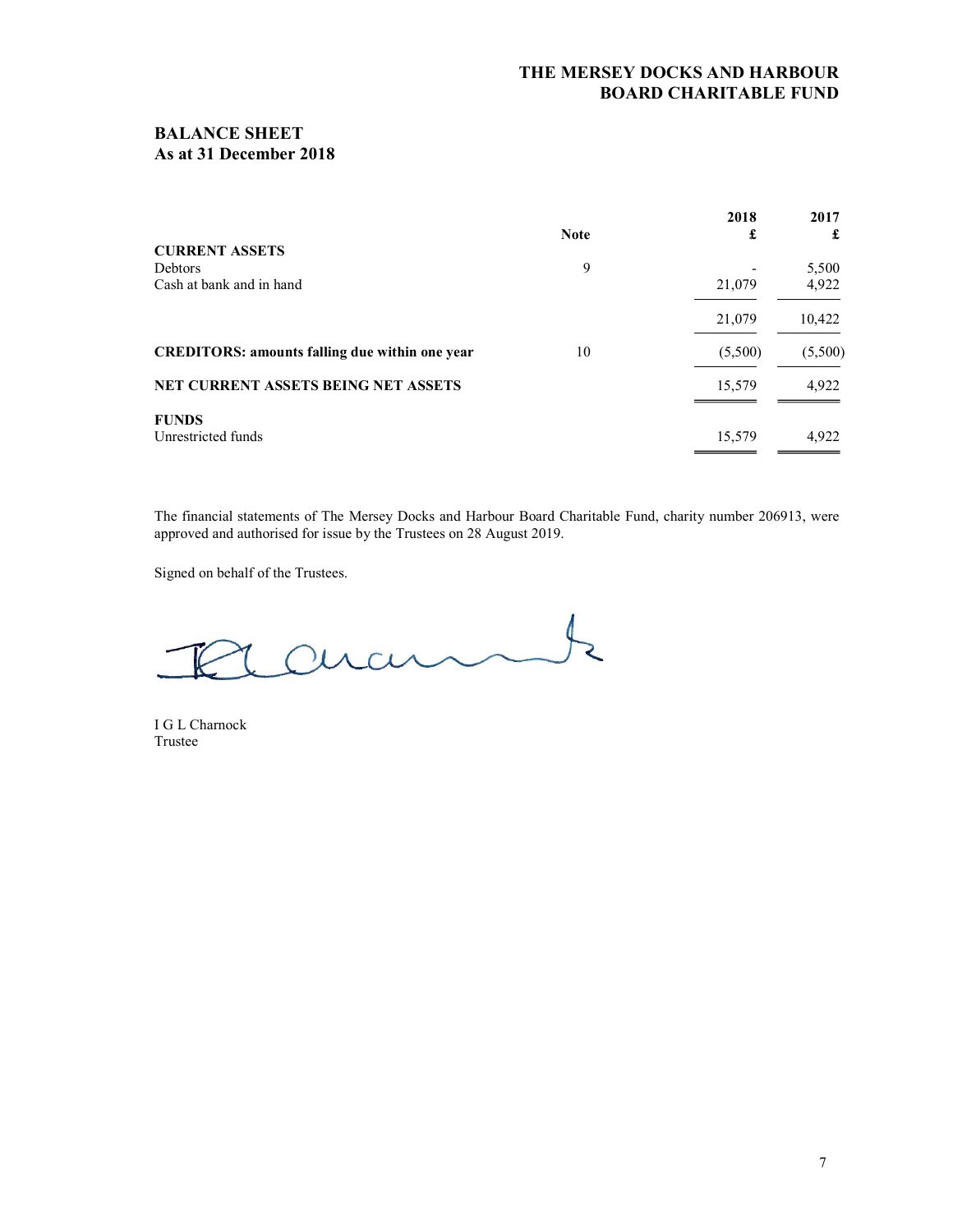## NOTES TO THE FINANCIAL STATEMENTS For the year ended 31 December 2018

### 1. ACCOUNTING POLICIES

The principal accounting policies adopted by the Trustees are described below and have been applied consistently in the current and preceding year.

### Basis of preparation and adoption of new accounting standards

The financial statements are prepared in accordance with Accounting and Reporting by Charities: Statement of Recommended Practice applicable to charities in accordance with the Financial Reporting Standard applicable in the United Kingdom and Republic of Ireland ("Charities SORP (FRS 102)") and the Charities Act 2011. Assets and liabilities are initially recorded at historical cost or transaction value unless otherwise stated in the relevant accounting note.

### Going concern

The charity's activities, together with the factors likely to affect its future development, performance and position are set out in the Trustees' report. The charity has no financial commitments as at 31 December 2018. The Trustees, having reviewed the current cash position of the charity, its forecasts and projections have a reasonable expectation that the charity has adequate resources to continue in operational existence for the foreseeable future. Thus they continue to adopt the going concern basis of accounting in preparing the annual financial statements.

#### Income recognition policies

Items of income are recognised and included in the accounts when all of the following criteria are met:

- The charity has entitlement to the funds;
- Any performance conditions attached to the item(s) of income have been met or are fully within the control of the charity;
- The receipt of the income is considered probable; and
- The amount can be measured reliably.

#### Interest receivable

Interest of funds held on deposit is included when receivable and the amount can be measured reliably by the charity; this is normally upon notification of the interest paid or payable by the Bank.

#### Expenditure

Expenditure is recognised once there is a legal or constructive obligation to make a payment to a third party, it is probable that settlement will be required and the amount of the obligation can be measured reliably.

Expenditure is classified under the following activity headings:

#### Awards payments

Awards payments are accounted for once the Charity has made an unconditional commitment to pay the grant and this is communicated to the beneficiary or the grant has been paid, whichever is earlier. Where an award is conditional and compliance is within the control of The Mersey Docks and Harbour Board Charitable Fund, the award is not recognised until these conditions are met. Where an award is conditional and outside the control of The Mersey Docks and Harbour Board Charitable Fund, the award is recognised immediately.

#### Governance costs

This includes all expenditure directly related to the objects of the charity and comprises the bank charges and other sundry costs.

### Cash at bank and in hand

Cash at bank and cash in hand includes cash and short term highly liquid investments with a short maturity of three months or less from the date of acquisition or opening of the deposit or similar account.

### **Creditors**

Creditors are recognised where the charity has a present obligation resulting from a past event that will probably result in the transfer of funds to a third party and the amount due to settle the obligation can be measured or estimated reliably. Creditors are normally recognised at the settlement amount after allowing for any trade discounts due.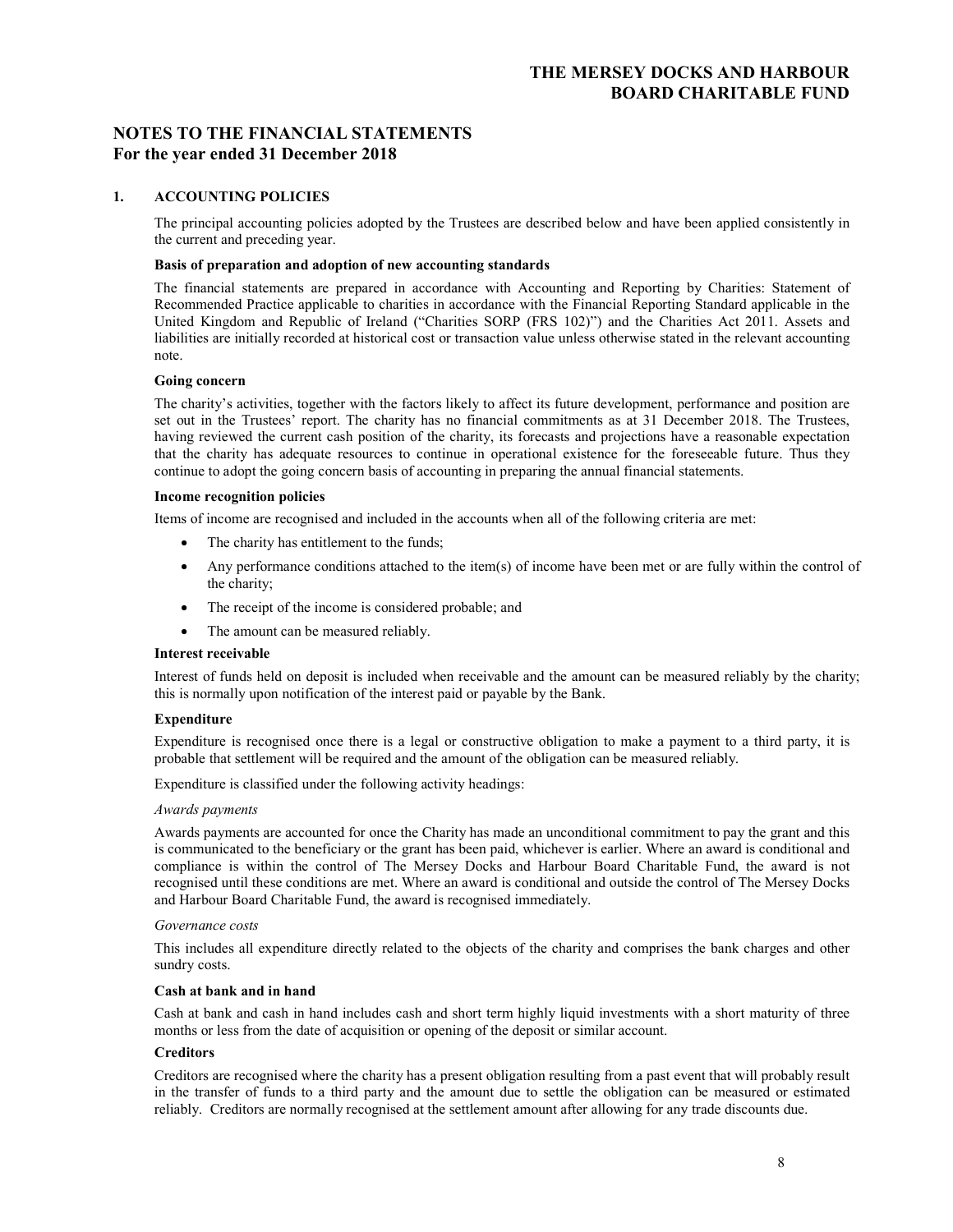## NOTES TO THE FINANCIAL STATEMENTS For the year ended 31 December 2018

### 1. ACCOUNTING POLICIES (CONTINUED)

#### Financial instruments

The Charitable Fund only has financial assets and financial liabilities of a kind that qualify as basic financial instruments. Basic financial instruments are initially recognised at transaction value and subsequently measured at their settlement value.

### Fund accounting

Unrestricted funds represent unrestricted net incoming resources and net recognised gains which are expendable at the discretion of the Trustees in the furtherance of the objects of the charity.

#### Charitable commitments

Commitments which are legally binding on the Trustees are accounted for as expenditure in the statement of financial activities.

### 2. LEGAL STATUS OF THE CHARITABLE FUND

The Charitable Fund is a registered charity regulated by its governing acts (as set out in the Trustees' Report)

### 3. CRITICAL ACCOUNTING JUDGEMENTS AND ESTIMATION UNCERTAINTY

Estimates and judgements are continually evaluated and are based on historical experience and other factors, including expectations of future events that are believed to be reasonable under the circumstances.

(i) Critical judgements in applying the Charitable Fund's accounting policies

The trustees do not consider there to be any critical accounting judgements that must be applied.

(ii) Key accounting estimates and assumptions

The Charitable Fund makes estimates and assumptions concerning the future. The resulting accounting estimates will, by definition, seldom equal the related actual results. The trustees do not consider there to be any estimates or assumptions that have a significant risk of causing a material adjustment to the carrying amounts of assets and liabilities within the next financial year.

### 4. INCOME AND ENDOWMENTS FROM DONATIONS AND LEGACIES

Donations of £29,500 were received in the year (2017: £35,500) from The Mersey Docks and Harbour Company Limited. None of the funds received (2017: none) are restricted.

### 5. INCOME FROM INVESTMENTS

| 2018                | 2017        |
|---------------------|-------------|
| £                   | $\mathbf f$ |
| Bank interest<br>59 | 24          |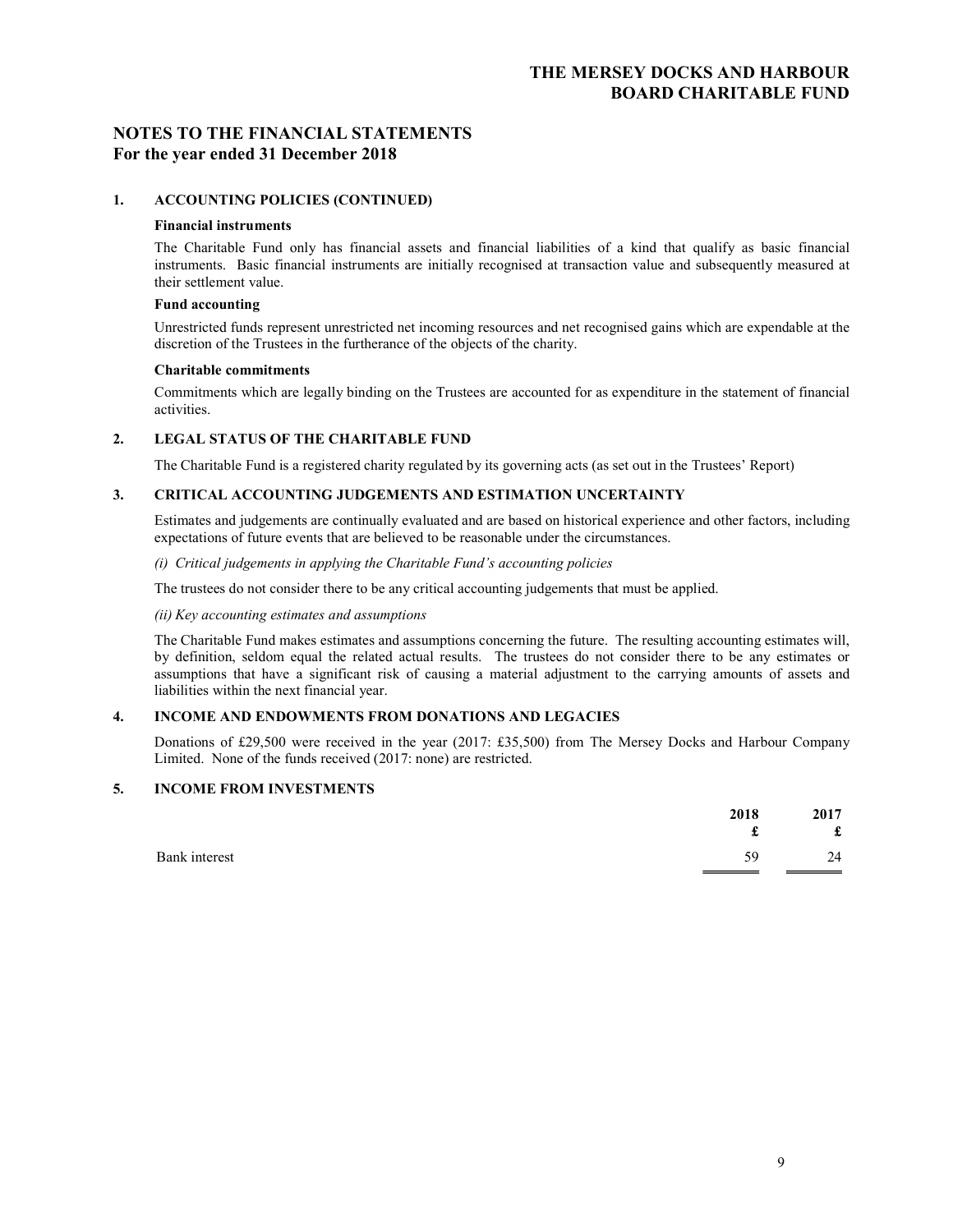## NOTES TO THE FINANCIAL STATEMENTS For the year ended 31 December 2018

### 6. EXPENDITURE ON CHARITABLE ACTIVITIES

Expenditure relates to the following:

| Enperience: Tenness to the following.          | 2018   | 2017   |
|------------------------------------------------|--------|--------|
| Award payments (see below)<br>Governance costs | 18,900 | 31,900 |
| Total                                          | 18,902 | 31,935 |

### Award payments

The following awards have been made during the year in furtherance of the charity's objectives:

|                                                                        | 2018<br>£ | 2017   |
|------------------------------------------------------------------------|-----------|--------|
|                                                                        |           |        |
| Community Foundation for Merseyside                                    |           | 12,000 |
| Liverpool Seafarer's Centre (formerly The Mersey Mission to Seafarers) | 10.500    | 10,500 |
| National Museums Liverpool                                             | 2,400     | 2.400  |
| North West Air Ambulance                                               | 1.000     | 1,000  |
| Radio City Cash For Kids                                               |           | 1.000  |
| RNLI                                                                   | 5,000     | 5,000  |
| Total                                                                  | 18,900    | 31.900 |
|                                                                        |           |        |

## 7. INFORMATION REGARDING TRUSTEES AND EMPLOYEES

Trustees received no remuneration and were not reimbursed for any of their expenses during the year (2017: £nil).

There were no employees in the year (2017: none).

Key management personnel remuneration for the year was £nil (2017: £nil)

### 8. TAXATION

The charity as a registered charity is exempt from Income tax under part 10 of the Income Tax Act 2007 and from Chargeable Gains Tax under section 256 of the Taxation for Chargeable Gains Act 1992, to the extent surpluses are applied to its charitable purposes.

### 9. DEBTORS

|     |                                                       | 2018<br>£ | 2017<br>£ |
|-----|-------------------------------------------------------|-----------|-----------|
|     | Accrued income                                        | ۰         | 5,500     |
| 10. | <b>CREDITORS: AMOUNTS FALLING DUE WITHIN ONE YEAR</b> |           |           |
|     |                                                       | 2018<br>£ | 2017<br>£ |
|     | Accrued expenses                                      | 5,500     | 5,500     |